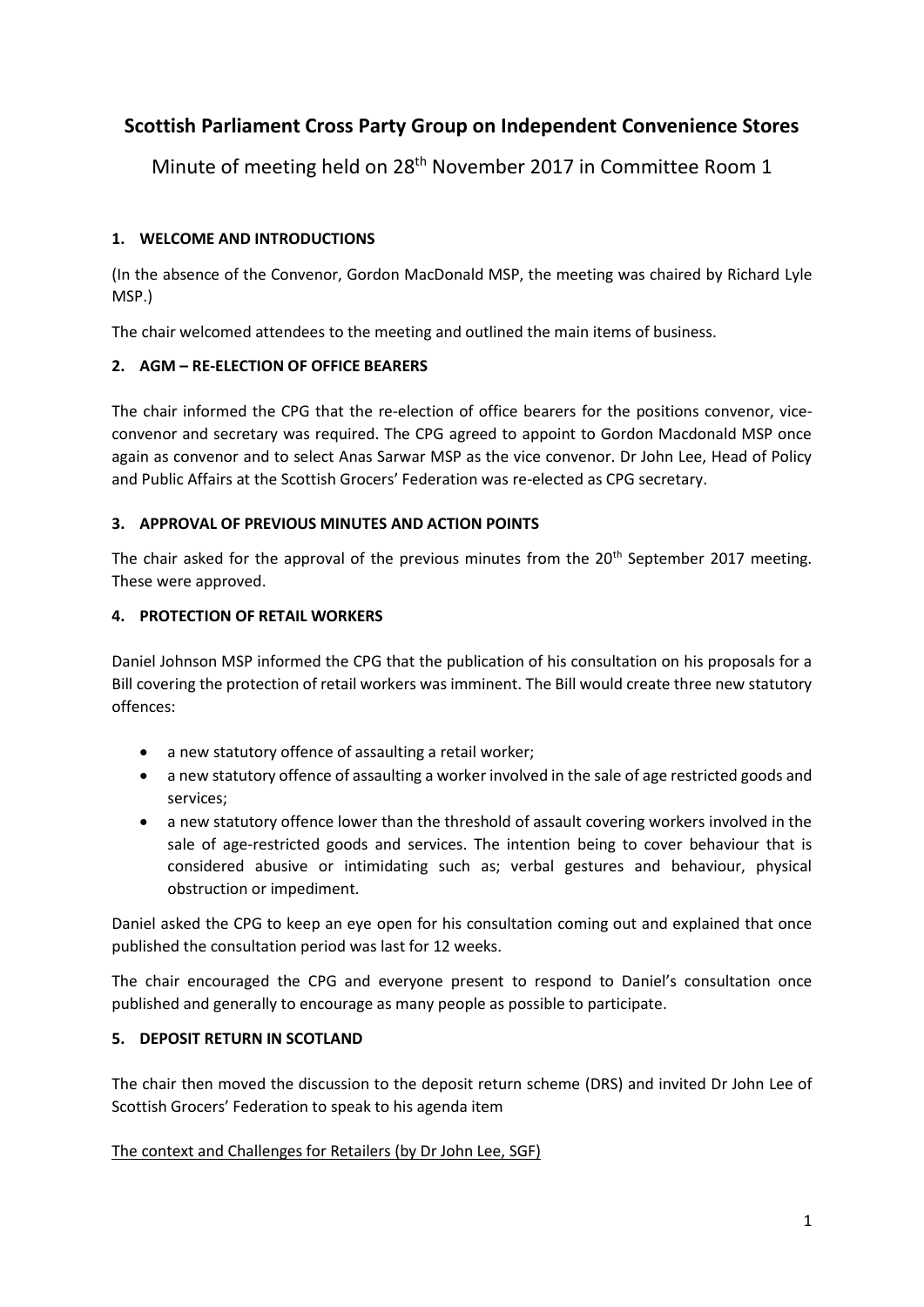John Lee explained to the CPG that the Scottish Government was committed to delivering DRS with a view to boosting recycling and incentivising people to return items. Convenience stores (C-stores) operated in a hyper-competitive market and with C-stores operating their businesses essentially on a just-in-time basis to maximise their efficiency, DRS would impact on this in terms of storage space available to store owners. He stated that C-stores already provided a range of services to customers which in themselves could take up floor space.

John Lee indicated that DRS would present other challenges, namely, the cost of running and administering it and also challenges surrounding the use of reverse vending machine (RVM) technologies.

John Lee informed the CPG that DRS has been introduced in other countries and cited Denmark as an example. In Denmark, DRS had taken five years to set up and a further five years to implement fully. When the market crashed back in 2008 this adversely effected the operation of their DRS resulting in the Danish Government having to bail it out to maintain viability.

John Lee explained that 80% of transactions in C-stores were still conducted using cash. This raised issues around when a retailer could expect to get their money back on paying customers their deposit return fee and also how money would flow around the system. The modelling and design work associated with DRS would need to be carefully looked at.

John Lee highlighted that Zero Waste Scotland (ZWS) had published in June 2017 the evidence summary from its report on DRS covering the merits or otherwise of a deposit return system as part of Scotland's approach to recycling. He stated that he felt the overall levels of recycling in Scotland had been downplayed by ZWS.

The chair thanked John for his overview on DRS and then invited Andrew McCaffrey of Valpak to give his presentation.

#### Recycling Rates and DRS (by Andrew McCaffrey, Director of Consulting, Valpak)

Andrew McCaffrey explained to the CPG that Valpak was a provider of environmental compliance data. He then spoke to his presentation. The main points were:

- Environmental Product Information Centre database used by Valpak was designed for data collection, manipulation, storage and reporting with packaging, product and quantity data loaded into it.
- Valpak's largest dataset was grocery retail which covered 54% of the UK market.
- Recycling rate for consumer drinks bottles was at 74%.
- If DRS achieved a 90% return rate there would still be a gap in relation to the 2025 packaging target.
- Based on the Danish model the estimated collection and administration bill for DRS (Scotland) was £100m with material fees at £23m, unredeemed deposits 90% recycling rate at £30m and producer fees at £47m.

The chair thanked Andrew for his presentation and invited comments and questions.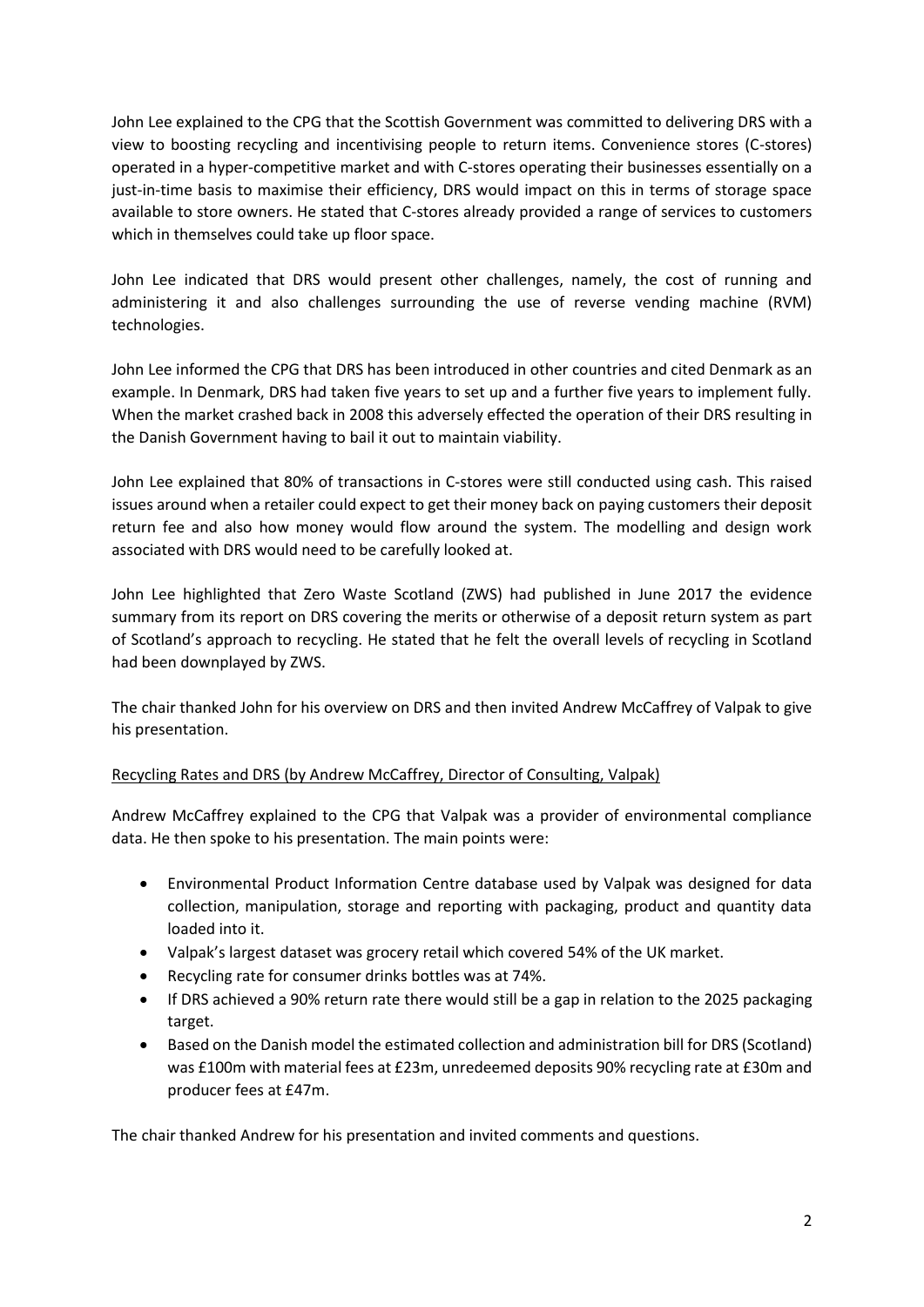John Mason MSP asked whether recycling rates were higher in more middle class areas and lower in poorer areas.

Andrew explained that Valpak did not have exact figures but that they had conducted a survey which indicated recycling rates tended to be higher in middle class areas and also those returning items for recycling tended to 28 years old or above. This showed that there was a demographic challenge.

Another attendee asked how other countries compared with Denmark's DRS recycling rates.

Andrew said that Valpak had contacted those operating DRS in Sweden and found that there was a recycling rate of 74%. In Germany the recycling rate was 90% but they also had a problem with fraud in relation to DRS to the value of 100m euros. He also explained that Denmark was closest to Scotland in terms of population numbers. Denmark with a population of 5.6m used 1.1bn bottles per year compared with Scotland which used double this amount of bottles.

It was asked whether the figures being used in Andrew's presentation were UK or led Scottish figures.

Andrew explained that he had used both UK and Scottish statistics but that there was no significant difference between the two. In England however, kerbside capture stood at 70% with the figures standing at 90% in Scotland.

The question was put as to whether there were on-line and on-trade figures available for recycling.

Andrew advised that the figures in his presentation did include both on-line and on-trade data and that companies were required to register all sales (including those done on-line). He also pointed out that Valpak's largest data set was grocery retail which covered 54% of the UK market.

An attendee made the point that DRS did not cover the type of plastic bottles used in household bathrooms such as for example shampoo bottles.

Andrew commented that Unilever were currently looking at consumer behaviour in this area. He also explained that Unilever were currently in the testing phase of developing an App that would let customers know whether or not a product could be returned for recycling.

The chair asked whether the European Union (EU) were the ones asking for this DRS related work to be carried out.

Andrew stated that the EU were not in behind this. He added that Ireland and Spain had both been looking at DRS but as there was no market failure in terms of their recycling they were unlikely to participate.

The chair commented that whatever was being returned to shops by people – through DRS -would not, as a result, be available for collection by council services, so would leave councils collecting fresh air.

Andrew explained that kerbside collections would still be required as not everyone would use RVMs.

The question was raised as to whether DRS would be competing with councils for their money.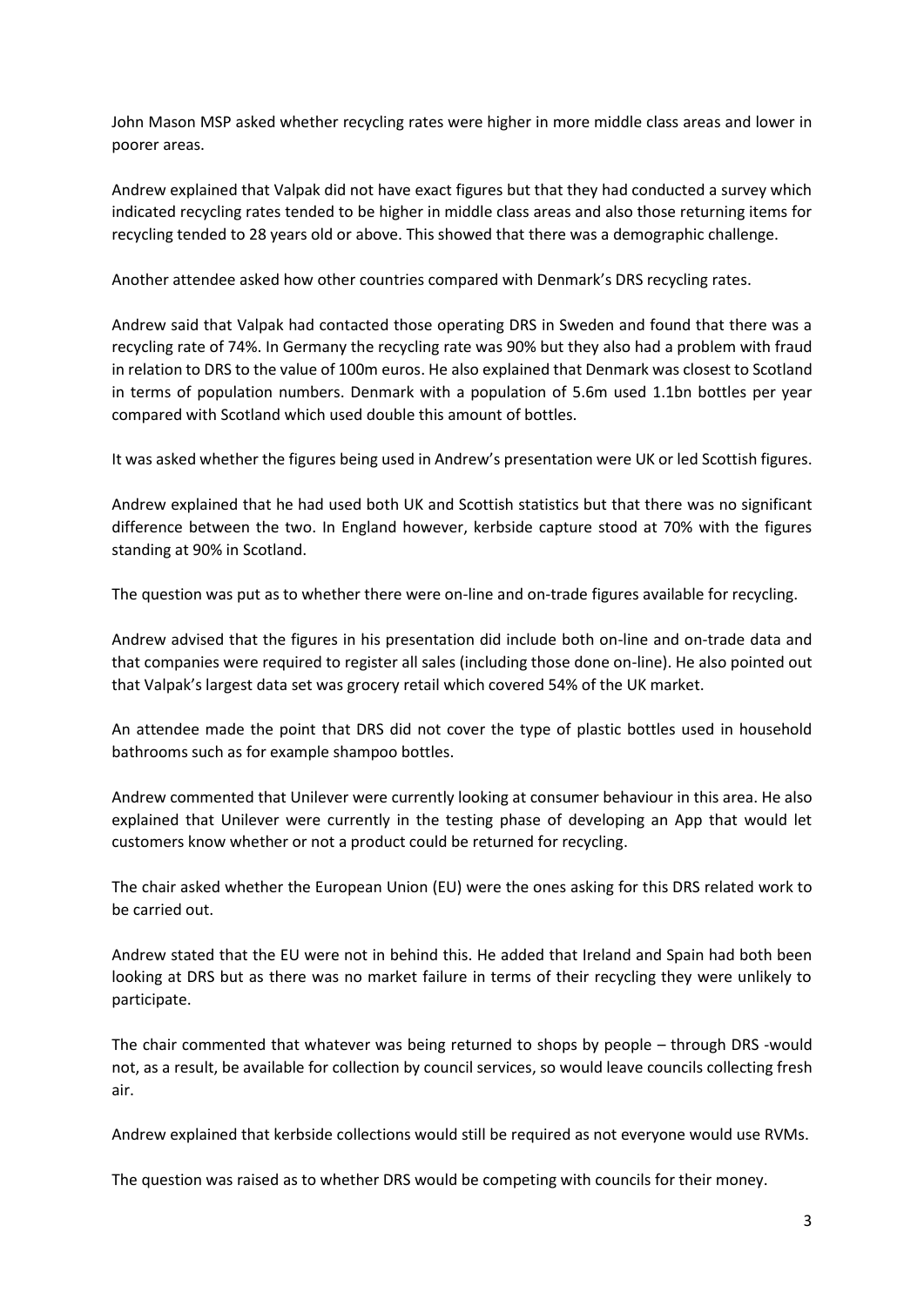Andrew stated that out with DRS councils would be able to collect everything else.

The point was made by an attendee that manufacturers could not be expected to produce a second range of products specifically for the Scottish market just to suit a recycling system used by Scotland.

Andrew commented that from a labelling point of view, fraud was a very big issue so there would need to be a system across the board, preferably on a UK basis. This would require a sophisticated barcode/ labelling system (e.g. chemical and high security labelling).

The chair stated that he recognised that the roll out of the plastic bag initiative had been a success but that he was not in favour of DRS.

Antony Begley asked whether an alternative option was to increase the efficiency of kerbside recycling instead.

Andrew commented that more money needed to be put into the system and stated that if there was no national recycling campaign, recycling levels would go down. There was a need for coming together to get such a national campaign underway and to increase recycling levels. He also felt that DRS was a 1980s/ 1990s solution to recycling.

John Lee asked what the potential costs would be for a DRS system in Scotland.

Andrew explained that the costs would not be dissimilar to the costs for Denmark (as per those set out in his presentation). He did not think that C-stores would have a cost to meet in relation to DRS albeit it would necessitate taking up storage space in store. He stated however if stores received non-DRS or fraudulent bottles this would present C-stores with a cost. Also there could be a potential cash flow issue between them paying out on DRS to customers and then the time lag to receive payment via the clearing house.

The point was made by an attendee that the litter levels in Europe were going up and that that the Swedish Government had allocated £2m to sort their own litter problem.

Andrew agreed and stated that these were his facts too.

Charles Morrish asked why milk bottles were not included in DRS.

Andrew said that this was down to hygiene issues.

Another attendee made the point that politicians wanted to be seen to be doing something. If DRS was not the solution what should politicians look to be using.

Andrew explained that DRS would only tackle a small part of the issue and the brand owners recognised that there was a lot more to do e.g. consumer campaigns, supporting kerbside collections.

The chair asked Andrew if he had already arranged to provide a similar presentation on these issues to the Scottish Government and if he would be prepared to do evidence sessions.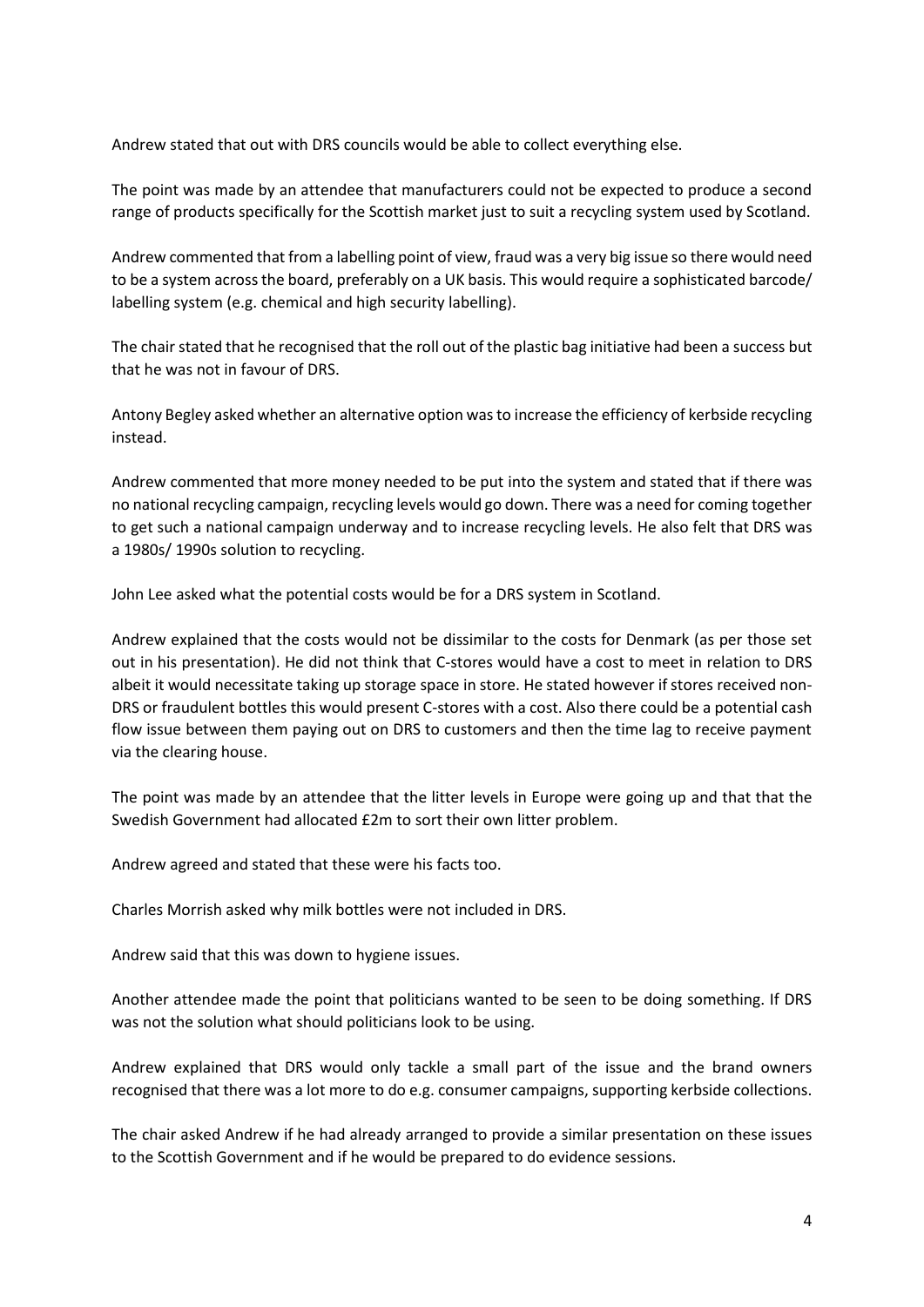Andrew said that he would be more than happy to do so.

The chair then thanked Andrew McCaffrey for this presentation.

#### **6. AOB**

The chair set out an action point for the CPG going forward:

 CPG to write to the ZWS setting out the CPGs concerns with DRS and to seek a meeting with them so as to present the key statistics and concerns.

Pete Cheema added that the SGF had already been engaging with ZWS and had met with them last week. He did not think that ZWS realised how problematic DRS was going to be.

Pete Cheema also reported that the Cabinet Secretary, Roseanna Cunningham, had been invited by SGF to do a store visit to give her the opportunity to see the significant challenges that DRS would represent for SGF members.

#### **7. DATE AND TOPIC OF NEXT MEETING**

The date of the next meeting would be confirmed in due course. Provisionally it was likely there would be a meeting in January, May and November 2018.